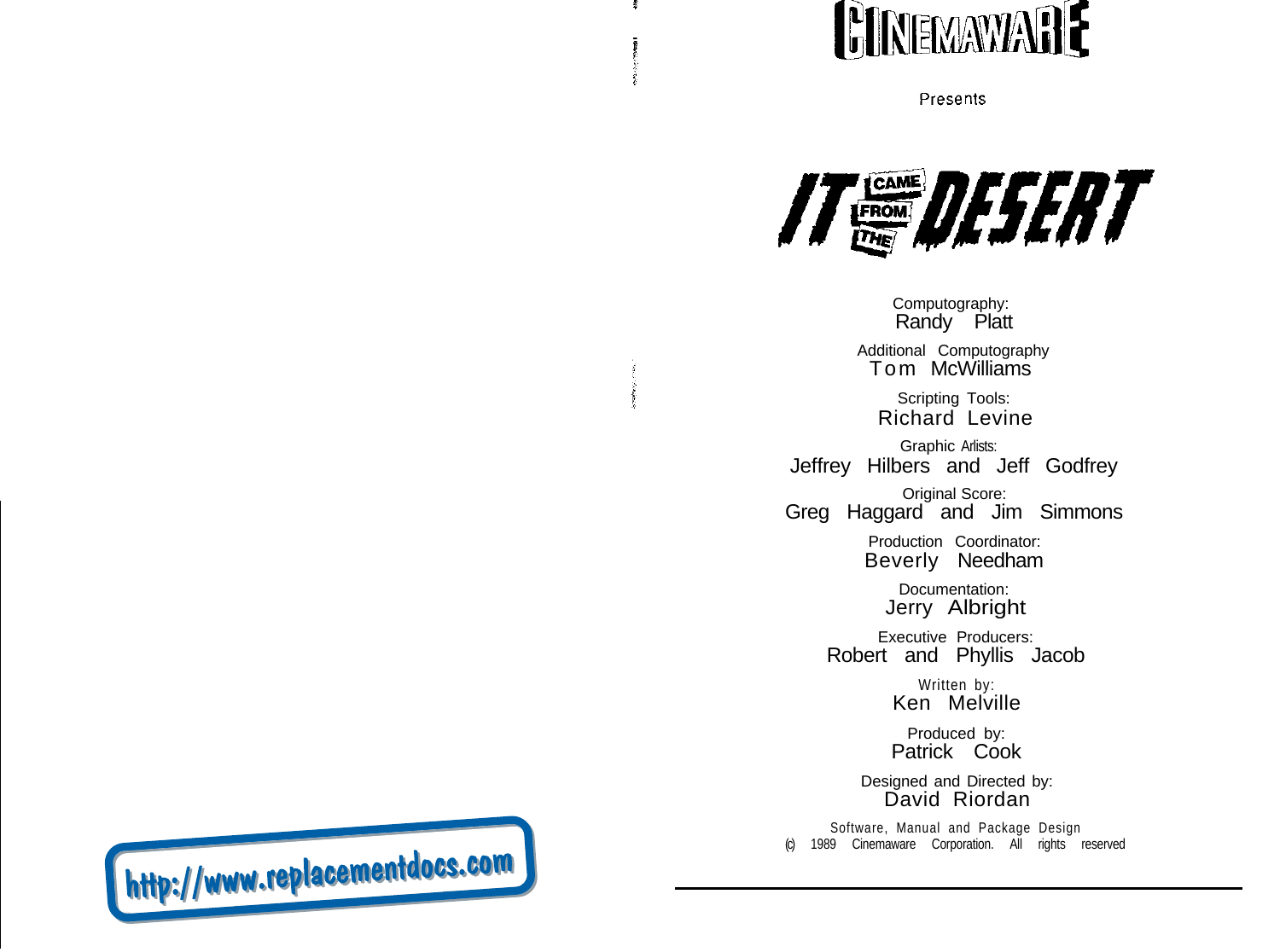

## **OVERVIEW**

A spin-off of the "giant bug" sci-fi films of the 50's and 60's, It Came From the Desert takes place in the desert town of Lizard Breath, California, a community populated with the typical mixture of town folks mired in the backwater of cultural development. As the story evolves, you will become acquainted with characters like the sheriff, the garage mechanic, the hard boiled newspaper reporter, and an eerie gypsy fortune teller. All these people have one thing in common - they can panic with the best of them when the creatures show up.

You, Dr. Greg Bradley, are a relative newcomer in town, a geologist who has come to study the mineral content of meteorite fragments in the surrounding desert However, more than rock collections await in the desert as your wildest nightmares become scientific realities - giant ants who must be discovered and destroyed.

The story begins at your small ranch house. You are being assisted in your studies by a local college student named Biff. You have also enlisted the help of a local prospector in the gathering of meteorite samples.

Recently back from a much needed vacation, you are anxious to survey the remains of a large meteor that crashed into a remote section of the nearby mountains the week before. The town folks are abuzz with speculation about the event.

# **OBJECT OF THE GAME**

Your goal is to stop the ants before they destroy the town, You accomplish your mission by visiting locations, talking with people, obtaining information, collecting physical evidence, and surviving direct confrontations with the creatures while trying to develop a strategy for the town's survival. Ultimately, you must destroy the queen ant and the nest to bring rest to.,.

# **LIZARD BREATH**

Life in Lizard Breath is like that of any dusty little desert town of the fifties. The townsfolk rise early, labor hard until the sun sets, and retire to bed early in the evening. Most places of business are closed after dark, so you must conduct your business during normal working hours. You are most likely to encounter townspeople at their workplaces, although it is not unusual to run into folks running around town conducting other matters of business. As in real life, you can interact with people by direct conversation or by telephone. You are also free to travel anywhere in town you wish.

Your life wilt be affected by the actions of others as the story builds. Choose your allies carefully; it's not easy knowing who to trust.

You are susceptible to all mortal weaknesses, such as injury and the need to sleep. Get plenty of rest each day, and always be on the alert for danger.

#### TIME

The story begins on June 1, 1951. With only 15 days remaining before disaster strikes, you must utilize every second available to prove the existence of the creatures to the townspeople, locate their nest and destroy the queen.

Since the story takes place in a time-based environment, the clock starts ticking as soon as you begin the game. Approximately one minute of game time passes for each second of real time. To keep from losing precious time, plan each day's schedule carefully, making long trips only when necessary. Avoid travelling aimlessly from one end of town to another.

#### CHARACTER INTERACTION

The story uses a text-based character interface which allows you to think, act, and react to situations as if you are the leading man in a motion picture. The other characters in the story also act and react to their surroundings, and each character has his or her own human dilemmas to resolve as the plot thickens.

As your character reacts to the situations taking place, his thoughts are displayed in a thought box (see illustration). If a decision needs to be made, your available choices appear on a menu in this box. To make a decision, use the joystick to highlight the desired selection and press the button.

Sometimes one of your choices will flash on screen. A flashing choice is a temporary situation that can be acted on quickly. Examples of temporary situations include: phone calls, people knocking on your door, etc.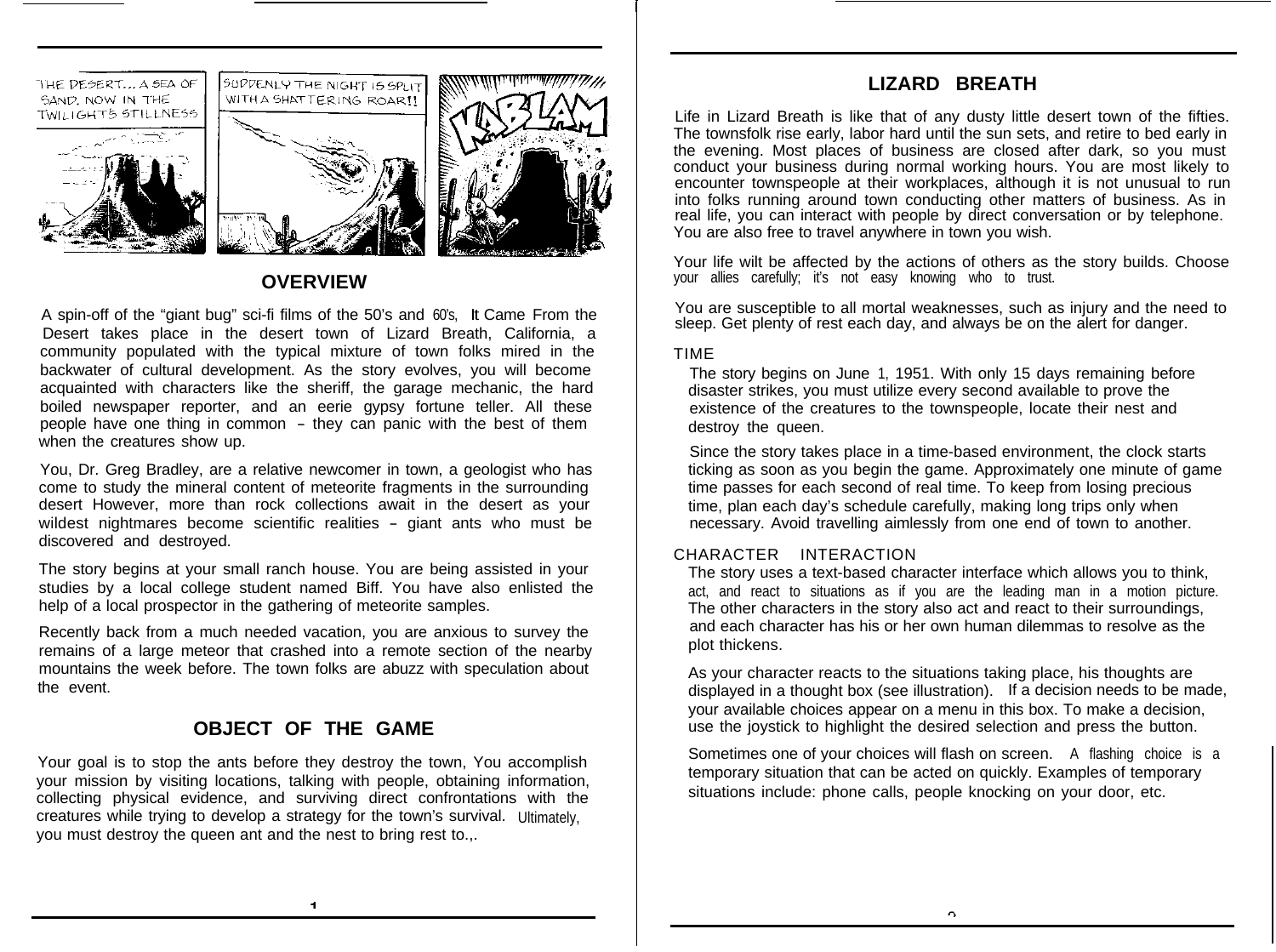

Conversations take place each time you encounter one of the game's characters. Your thoughts are displayed in the thought box. The other character's dialogue is displayed in a black conversation box at the bottom of the screen. Click the button as you finish reading the text displayed to move through conversations.

#### TRAVEL

Select GO TO MAP from the menu to see a large overhead map of Lizard Breath. All locations you can travel to are located on this map. You can scroll the map horizontally and vertically with the joystick to locate the place you wish to go. As you scan the map you see icon windows depicting each locale and the amount of time it takes to travel there from your current position. Once the desired location is highlighted, simply press the button to travel there. The clock automatically skips forward to reflect your travel time.

#### PHONE CALLS

If you are in a location where a telephone is available, you can make phone calls by selecting MAKE A CALL from the menu. After you select this choice, a directory of phone numbers appears. Move the arrow using your joystick to the desired number and press the button to select it. The operator appears and tells you if she can connect your call. (Note: The operator is also an excellent source of gossip!) If a person can be reached at that number, his or her face replaces that of the operator in the upper left window.

#### SLEEP

Everybody needs sleep-even you! In fact, you must sleep a minimum of 7 hours for each 24 hour period in the game to have full control of your senses. To get some sleep, return to your home. Select the SLEEP option from the menu. To choose the number of hours you wish to sleep, move the joystick left or right until the desired number appears and press the button. You may sleep up to 24 hours at a time; however, choosing to sleep that much is unadvisable unless you intentionally want to advance time.

In the event you fail to get your required amount of sleep, the chances of misfortune (falling asleep at the wheel, etc.) greatly increase.

#### INJURY

Lizard Breath has become increasingly edgy ever since the meteor hit just outside of town. Tempers flare more easily than usual, and paranoia runs at a fever pitch. With all this tension in the air there is a great chance you will encounter peril along the way. Luckily, there's a good hospital in town. If you should lose consciousness due to injury, one of Lizard Breaths Good Samaritans will drop you off at the local hospital. Unfortunately, while you're lying on your back you're not getting any closer to saving the town from monster-sized damnation. Which leads us to...



## HOSPITAL ESCAPE!

Your stay in the hospital depends on the extent of your injuries. However, time is of the essence, and even minor wounds can put you out of commission for at least a day. Nevertheless, there is a way out. If you are stealthy and fleet of foot, you may be able to escape the hospital unnoticed (or at least unscathed).

Your room is on the second floor of the hospital. To get out of bed, press the button. Use the joystick to move your character throughout the labyrinthine corridors of the hospital. Don't let anyone capture you -if you are grabbed by hospital personnel or have your exit from a room blocked, you are strapped to your hospital bed and forced to accept treatment (jello for lunch, jello for dinner) for the duration of your stay. Avoid on-duty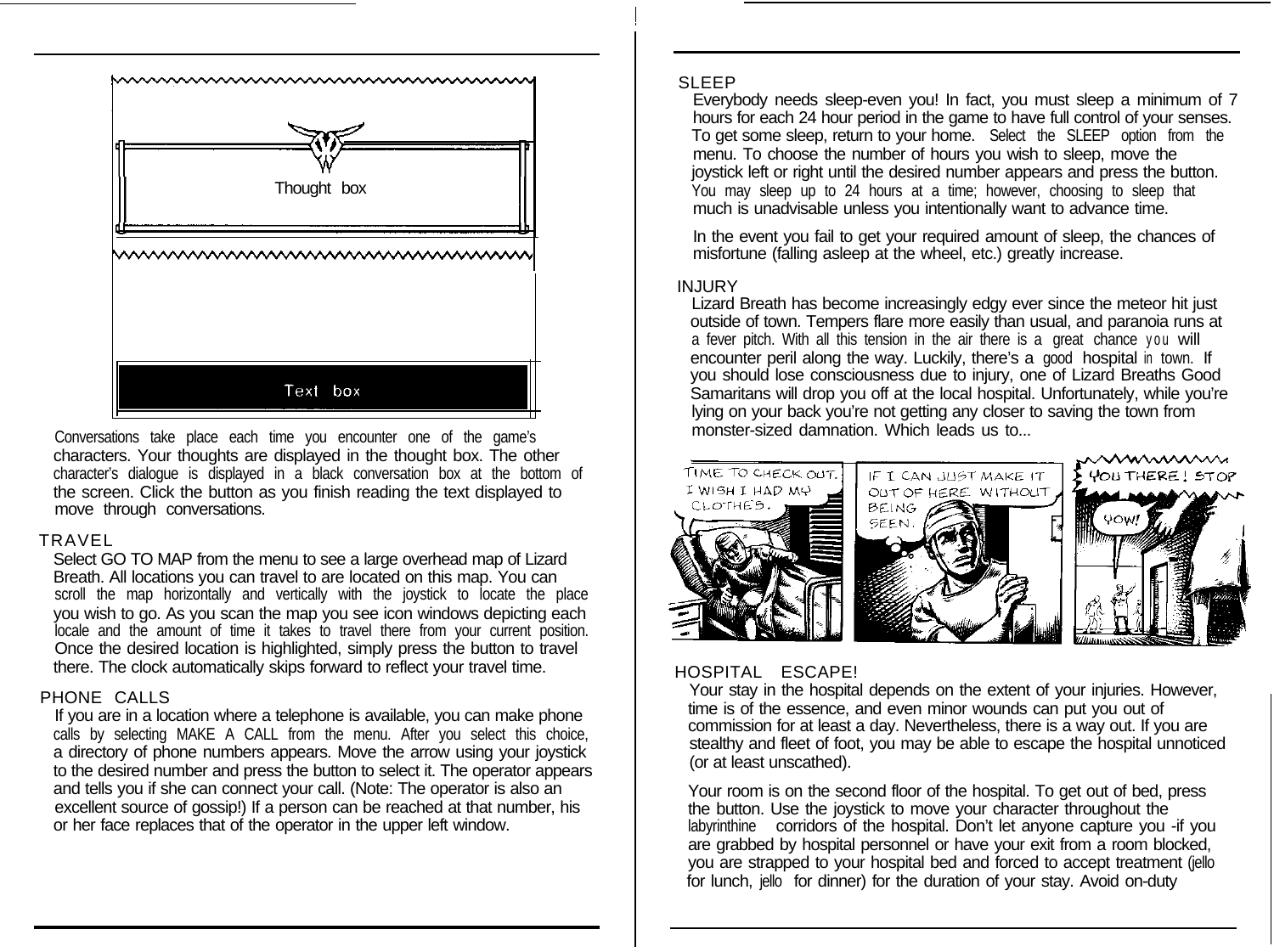candystripers, doctors, and security personnel by walking out of their view. Duck into rooms when you see hospital staff approaching. If you're in a jam, hide under desks or operating tables by walking up to the hiding place and pressing the button. Press the button again to leave the hiding place. If you enter a room with an unoccupied bed, walk up to the bed and press the button. When the coast is clear, press the button to get out of bed and continue your escape.

You may get to the ground floor by using either the elevator or the stairs. To open the elevator, approach the doors and wait for the elevator bell to ring. The elevator automatically drops you off on the first floor.

To use the stairs, simply walk down them (there is no wait...just a little extra strain on the calf muscles).

The action gets more intense on the first floor, as more hospital personnel learn of your escape plans and attempt to stop you. Look for the main entrance - it's your only way out of this medical madhouse.

If you choose not to escape, but want to get out of the hospital, choose ACCEPT TREATMENT from the menu and the game will advance to the appropriate day.

#### Hints:

- . Wheelchairs allow you to move through the hospital corridors at a much faster rate than by foot. Locate a wheelchair by searching the hospital corridors during your escape. There's bound to be one somewhere. To sit down in the wheelchair, simply touch it. Press the fire button to resume standing. Remember, you cannot go down the stairs while in the wheelchair-your health insurance policy doesn't cover suicide attempts.
- Beware of security personnel blocking exits to the hospital. You must use quickness and a little finesse to edge your way past these surly security studs.

# **CREATURE STOPPING Part 1: Collecting Evidence**

To succeed in gaining support from the townspeople, the mayor, and the national guard, you must collect evidence in order to establish the nature of the creatures and their whereabouts. This information can be broken down into Background Information/Sightings and Direct Evidence. With enough information, you may be able to track down a creature and get first-hand information.

### BACKGROUND INFORMATION/SIGHTINGS

Initially, the evidence you collect comes by second-hand accounts of strange occurrences or unusual sightings. This information can be classified in three ways:

- 1. Sightings. Gather information from townspeople's stories of contact with the creatures.
- 2. Information on people with whom you come into contact. Learn the reputations of those you meet. Discover who is trustworthy and who isn't.
- 3. Information concerning natural events, weather conditions, etc.

## DIRECT EVIDENCE

To convince the mayor into calling out the national guard, you must collect all four samples of direct evidence. Samples include:





1. A creature's track(s) 2. A recording of creature sounds





3. Creature fluids 4. A creature pad

If you are at a site where direct evidence is present, you will be prompted to decide whether you wish to collect the evidence. If you respond YES you automatically acquire that piece of evidence. After acquiring direct evidence, take it to the University Lab for analysis. Analysis procedures usually take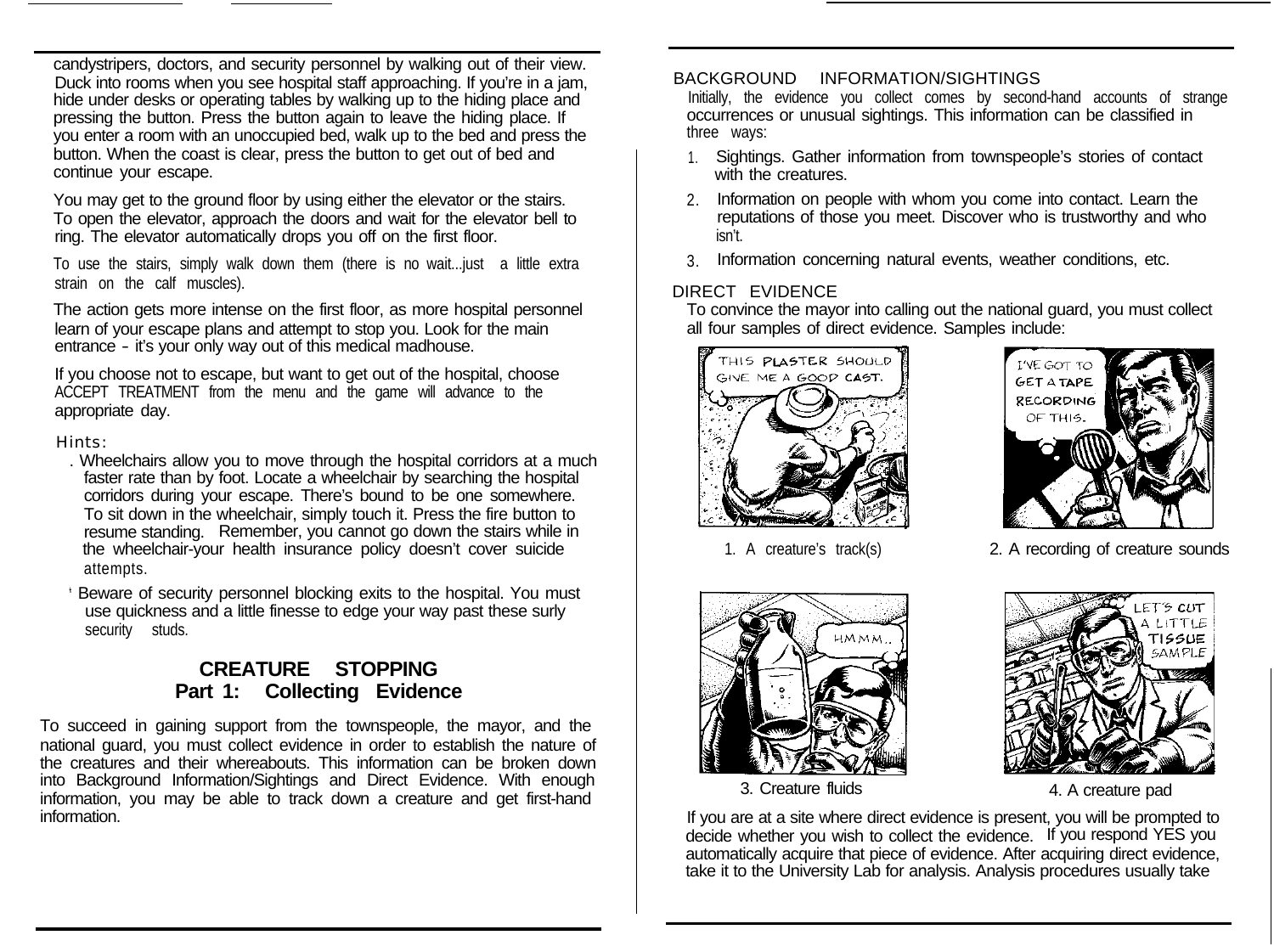one day, after which time the results can be received. Analysis results can be used to convince the mayor of the necessity to bring in troops.

#### FALSE EVIDENCE

Some events you hear about are real -others are imagined or fabricated. It is your job to sift through the evidence and decide which leads to follow. Some sightings could be staged events by those with ulterior motives. Other happenings may be coincidental or dead ends with logical explanations.

## CONCLUSIVE EVIDENCE

If the evidence you collect is conclusive, you will convince the mayor to call a general alert. Based on your expertise in creature tracking (and his fear for his life), the mayor will appoint you in charge of a local task force designed to clear the community of the hunger-crazed creatures.

Using the police station as your headquarters, you must plan how to use your human resources (army, police, construction workers and townspeople) to fend off the attacking insects. The actual locations where you will send forces is depicted on a situation map you keep in the police station.



#### THE SITUATION MAP

Go to the police station and select SITUATION MAP from the menu (available only during general alert). An overhead map appears which shows each location in town. Ant icons appear at each location where the creatures are attacking. Red "X" marks appear at each location the ants have destroyed. A menu bar at the bottom of the screen displays your human resources, Move across the map using the joystick until you see the window for the desired location. Press the button down and move the joystick left or right across the bottom menu to select which category of forces you wish to utilize. Once on the desired icon, move the joystick up or down to transfer troops to and from the location. Icons representing army troops, policemen, construction workers and ordinary townsfolk appear at the location on the map, and the number of units sent is displayed in the location window. In order to commit tanks to a location you must assign at least two units of troops to the site. To exit the situation map and return to the police station, highlight the EXIT icon, release the button and press it once.



If you choose to let your forces fight the ants without being present, the computer will determine who wins the battle based on how many ants were there and how many and what kind of forces you sent to the site. The computer tallies your gains and losses at the end of each day and displays the results the next day.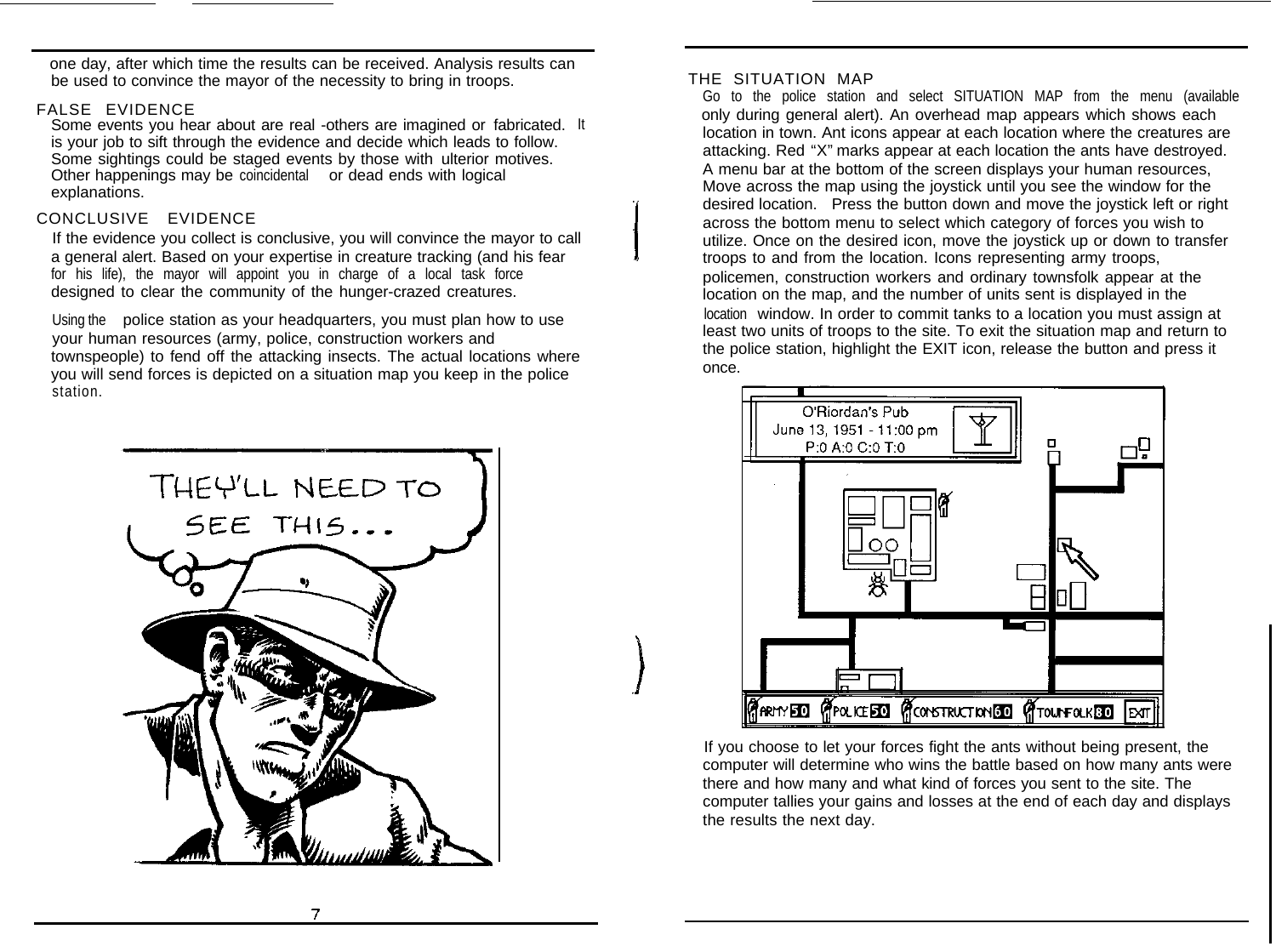

# Part 2: Confrontation!

Sooner or later you must meet the creatures face-to-face. In case of surprise attack, you always carry a loaded hand gun. However, with adequate preparation and the support of the community, you may acquire additional weaponry and military support to assist you in the enemy's destruction,

#### **FACE-TO-FACE CONFRONTATION**

If you encounter a lone creature face-to-face, prove your prowess at sharpshooting. You are equipped with a specially designed .45-caliber magnum exterminator.

Using your **Sidearm** – Move the joystick horizontally or vertically to aim your trusty peacemaker, and press the button to fire.

#### *Hints:*

- . Watch where the bullets strike and adjust your aim accordingly.
- . Attack the creature where it is most vulnerable. Remember all monsters have an Achilles heel!
- . Learn to become a good marksman. Your ammo supply goes down with each creature encounter.

If you engage in battle and are successful at killing the first creature, the scene cuts from point-of-view to an aerial map view of that location. The map view presents the features of the location, including mountains, buildings and vegetation. Various weapons may be available based on the current state of community alert Press and hold down the joystick button to view your available resources for the battle. A resource menu appears at the bottom of the screen.

## **THE OVER HEAD BATTLE RESOURCE MENU**

THE **REALL BAT TO MANY OF THE OVER HEAD BATTLE RESOURCE TO MENU**<br>EM! FALL BACK'!! A number of icons are represented on the resource menu, including hand grenades, dynamite, tanks, and jets. Listed next to each icon is the number of units of that resource available. For example: If the box to the right of hand grenades shows 10, you have 10 usable hand grenades.

> To select an item, move the joystick left or right until the desired selection is highlighted.

**Hand grenades/Dynamite** - To throw a hand grenade or stick of dynamite, face the creature by moving the joystick and press the button. CREATURE STOPPING **Time your throws right and you can destroy more than one creature at a** 

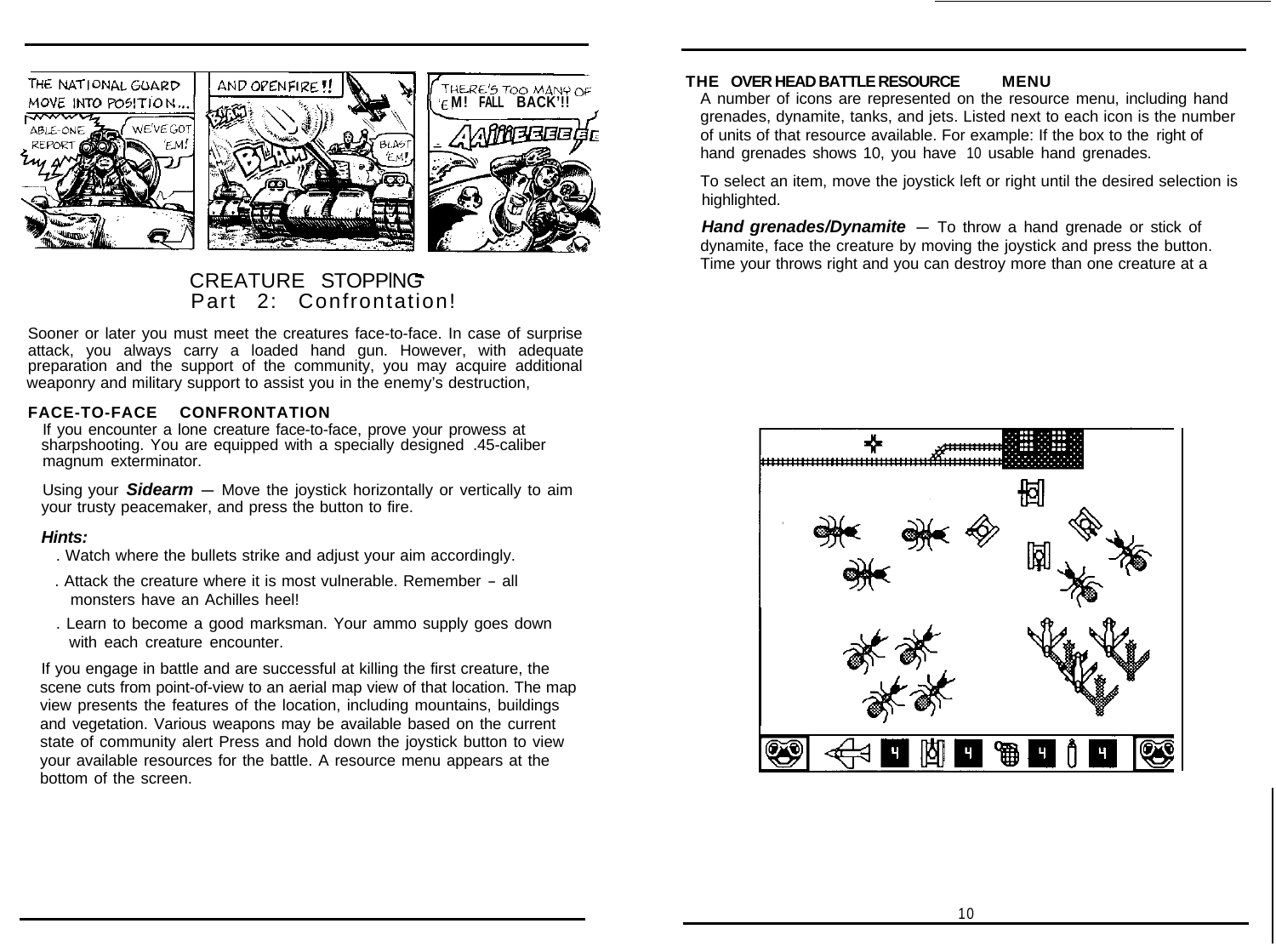**Tanks** – (available only during general alert) To enter a tank, move your character next to the desired tank and touch it. Once you have entered the tank, drive by pushing the joystick in the desired direction. Press the button to fire. Your shots will go in the direction your turret is facing. Rotate the turret by pressing the button down and moving the joystick to the left or right. To exit the tank, press the button down and push the joystick forward or back. Tanks have unlimited firepower, and are functional until they are either destroyed or the tank gets overrun. Tanks not under your control will autofire at the creatures. Be careful not to run into a tank's field of fire. Shell shock is a sure fire way to win a trip to the hospital.



Jets- (available only during general alert) When the jet icon is selected, a crosshair cursor will appear at the lefl side of the screen. Use the joystick to move the cursor around the edge of the screen to position the jets' flight pattern. Jets will fly a straight pattern from the point you place the cursor to the opposite side of the screen. However, if you place the cursor in an upper or lower corner, the jets will fly a diagonal pattern from that corner to the corner on the opposite side of the screen. When the jets appear onscreen, press the button to drop bombs. You have unlimited firepower as long as the jets remain onscreen. Since you have a limited number of strafing runs allowed to your jet squadron (as listed in the window next to the jet icon), you will want to use this resource only under extreme circumstances. Be careful when calling an airstrike that you are not in the jets line of fire - it's hard to fight a war from your hospital bed.







## FLIGHT GAME (The Airborne Exterminator)

It may be necessary to get a bird's eye view of the surrounding countryside in order to locate the creatures and their center of activity. To track the creatures by plane, select TAKE A FLIGHT when offered at Hilbers Airfield. An overhead aerial map view appears. Move your character (the little guy with arms) into the plane.

Take **off** - Push forward on the joystick until the plane starts to move. Use the joystick to maneuver your aircraft, being careful to stay on the runway. Accelerate down the runway by pushing forward on the joystick and your aircraft will lift off when sufficient speed has been reached.

Flying -Once you are airborne, move the joystick forward to increase altitude and accelerate. Pull back on the joystick to lower altitude and decrease speed.

*Fuel gauge* - A bar gauge on screen displays your fuel consumption. Although you fly faster at higher altitudes, you consume fuel at a faster rate as well. Monitor your aircraft's fuel usage and fly back to the the airport when fuel runs low. If you stay airborne too long and cannot make it back to the airport on remaining fuel, you must try to crash land the plane elsewhere.

**Landing** – Before landing, decrease the altitude of your aircraft by pulling back on the joystick. Look for a smooth landing surface (preferably the airport runway) and ease the plane down gently by slowly pulling back on the joystick until the aircraft touches down. Once the plane has come to a complete stop, push the button to climb out. Failure to safely land the plane (crash! bang!) can get you an all-expense paid trip (courtesy of your insurance company) to the local hospital or a long walk back to town.

*Chemicalspray-* There is a strong possibility of sighting the deadly creatures from the air. Fortunately, your plane has a limited supply of a lethal chemical spray which may be used as a weapon against certain giant creatures (namely, the ones in this game!). Press the button while flying over the targeted creature to release a short burst of poisonous gas. Be frugal with your use of the spray, however, for the chemical tanks are easily depleted.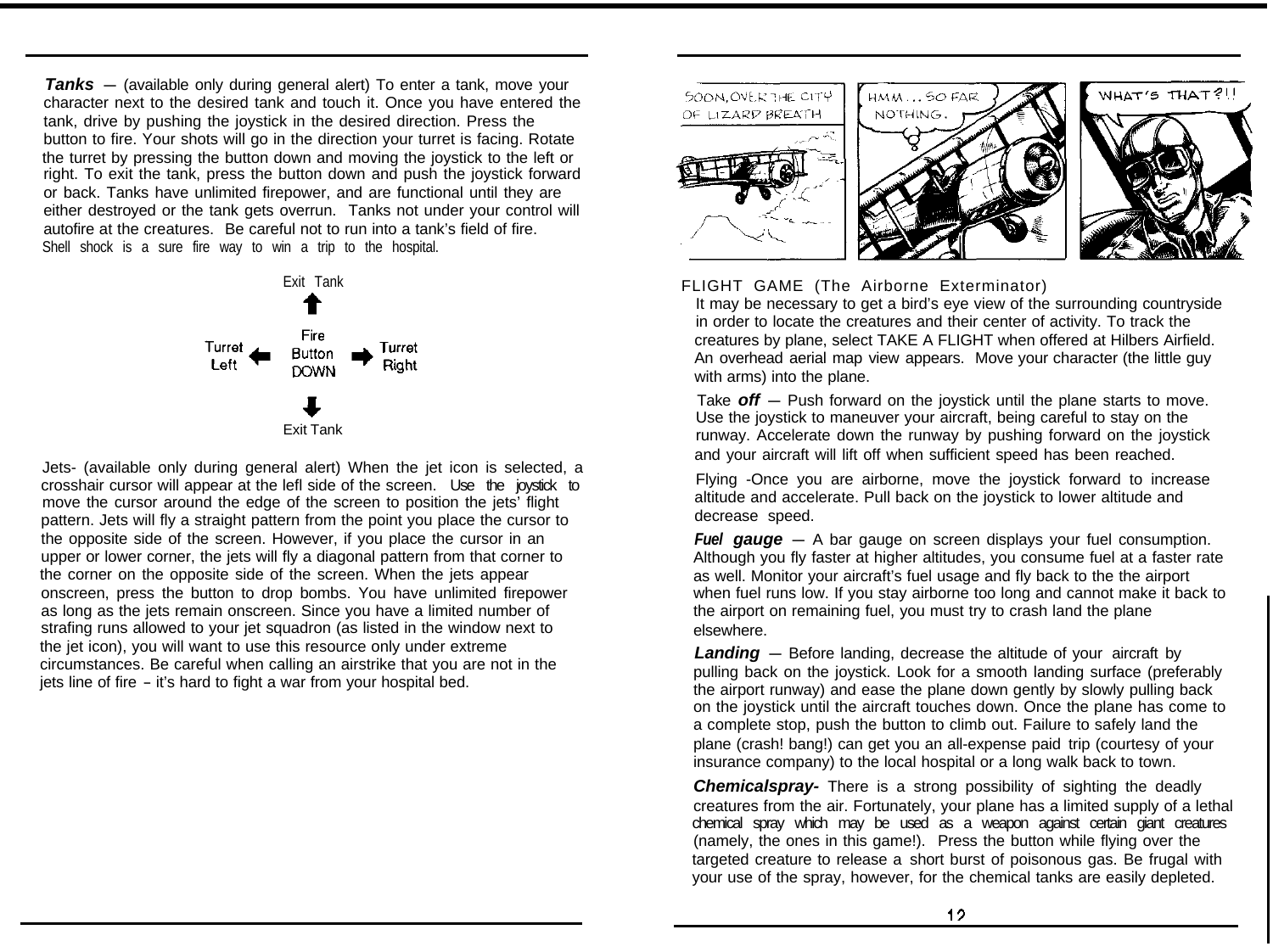## **CREATURE STOPPING Part 3: Elimination!**

To stop the creatures from overtaking the city, you must locate and destroy the queen ant, who is responsible for reproducing these crawling creatures of doom. Using information you have gathered on the whereabouts of the creatures nest, find its hidden entrance and prepare to engage in **a** battle-tothe-death with the ferocious beasts below.



## INTO THE MONSTERS LAIR (The **Nest Game)**

Once you have located the nest opening, you may proceed down into its murky depths. Equipped with a single load of timed explosives, a rope, and a flame thrower, you must defend yourself against giant guardian ants as you explore the netherdepths of the nest. Proceed carefully, as the nest is a labyrinth of twists and turns. If you lose your way, you become ant food, and nobody will hear your screams as they echo through the deep and deadly tunnels far below the earth's surface.

The queen ant rests in the deepest level of the underground nest. Once you have sighted the queen in her chamber, the timed explosives are automatically set and the countdown begins. Time is of the essence, and you must quickly escape the nest once the timer on the bomb starts ticking. If you fail to find the exit from the queen ant's level before the bomb explodes, you get to see fireworks as your body becomes **a** cascade of colorful flying parts (Yuck!). Unfortunately, they do not reassemble body parts at the hospital, so if the nest blows up while you're inside, you're history. Game over.

#### THE LAST DAY

If you haven't killed the queen ant before June 15, you must defend Main Street from an all-out ant attack. If you choose not to defend the town. the ants will destroy it and the game is over. If you succeed in destroying the first wave of ants it buys you more time to try and reach the nest and exterminate the queen. **You must hurry, for eventually another wave of** ants will attack Main Street. If you have not killed the queen by midnight on June 15. the game is over.

# **TROUBLE IN TOWN**

The creatures are just part of the chaos in this crazy desert town. More trouble than you can shake a stick at awaits at every turn, and each new day promises added danger.



FIREFIGHTING (or "How Notto Get a Permanent, Deep, Dark Tan") Sometimes the desert heat gets out of control. In case of fire, do not call 911 - Lizard Breath doesn't have a fire department. To cool things down, use your all-purpose fire extinguisher - excellent for quenching overcooked pot roasts, cooling overworked feet and drowning small apartment fires. Move the joystick lo position the nozzle horizontally and vertically over the flames. Press the fire button to send a stream of water shooting at the rising flames. Attack the largest fires first, working your way down to smaller fires as time permits. If the fire gets out of control, you pass out (from smoke inhalation) and must recuperate at the local hospital.

#### Hints:

- . Extinguish one fire at a time. Rather than trying to spray the entire room, concentrate on isolated areas, completely quenching the fire in one area before moving on to the next.
- . If you spray an area and see no reduction in the flames, adjust your spray by moving the joystick and try again. If you are on target, you should see positive results with each spray of the fire extinguisher.